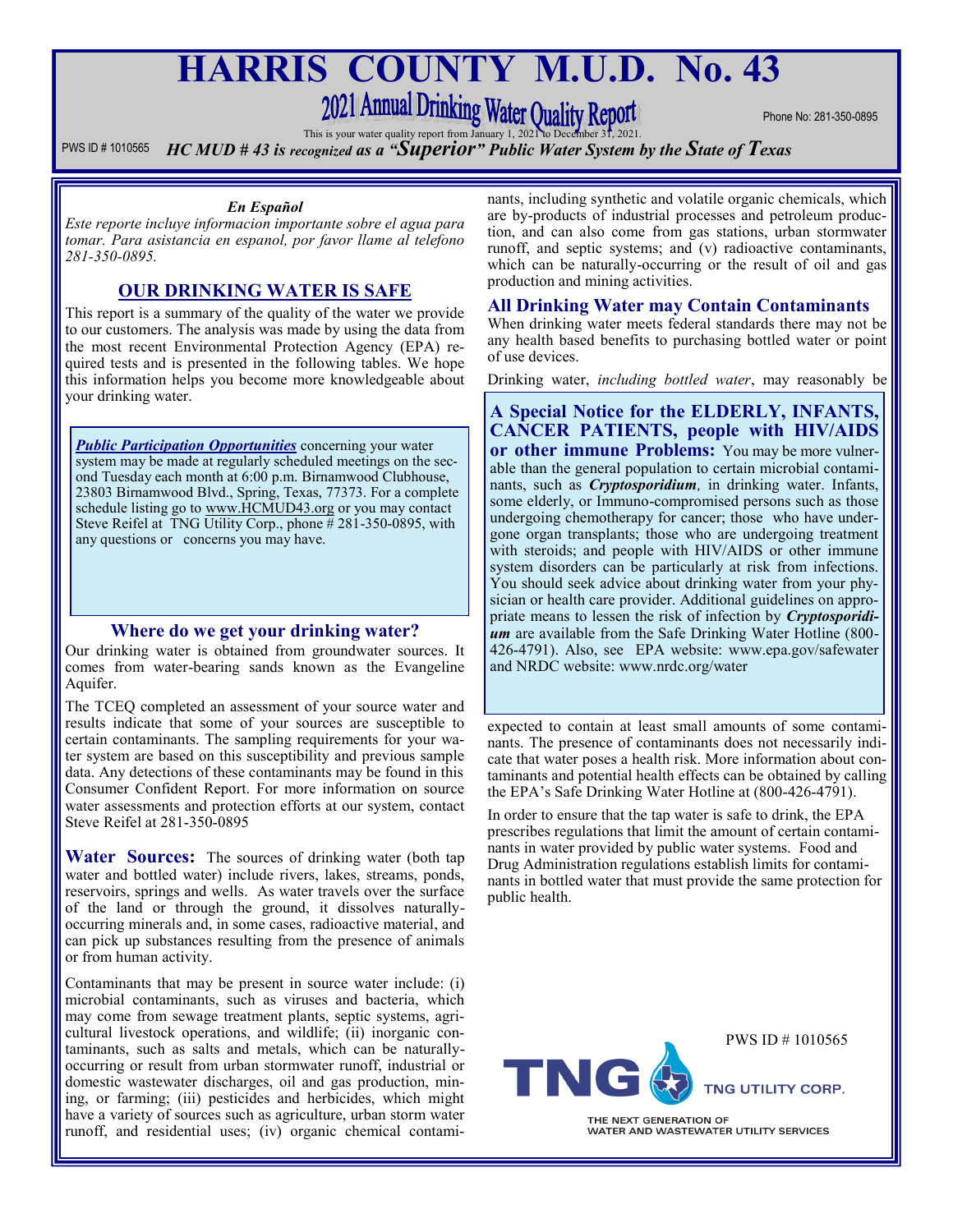#### *About the Following Table*

The following table contains all of the federally regulated or monitored chemical constituents which have been found in your drinking water. USEPA requires water systems to test up to 97 constituents. The data presented in the report is from the most recent testing done in accordance with the regulations.

#### *Abbreviations and Definitions*

**Avg:** Regulatory compliance with some MCLs are based on running annual average of monthly samples. **Maximum Contaminant Level (MCL)** - The highest level of a contaminant that is allowed in drinking water. MCL's are set as close to the MCLG's as feasible using the best available treatment technology.

**Level 1 Assessment:** A Level 1 assessment is a study of the water system to identify potential problems and determine (if possible) why total coliform bacteria have been found in our water system.

**Maximum Contaminant Level Goal (MCLG)** - The level of contaminant in drinking water below which there is no known or expected risk to health. MCLG's allow for a margin of safety. Level 2 Assessment: A Level 2 assessment is a very detailed study of the water system to identify potential problems and determine (if possible) why an E. coli MCL violation has occurred and/ or why total coliform bacteria have been found in our water system on multiple occasions.

**Maximum Residual Disinfectant Level (MRDL)** - The highest level of disinfectant allowed in drinking water. There is convincing evidence that addition of a disinfectant is necessary for control of microbial contaminants.

**Maximum Residual Disinfectant Level Goal (MRDLG)** - The level of a drinking water disinfectant below which there is no known or expected risk to health. MRDLGs do not reflect the benefits of use of disinfectants to control microbial contamination.

**Treatment Technique (TT)**– A required process intended to reduce the level of a contaminant in drinking water.

Action Level (AL)– The concentration of a contaminant which, if exceeded, triggers treatment or other requirements which a water system must follow.<br>Action Level Goal (ALG)- The level of a contaminant in drinking water bel

**MFL:** million fibers per liter (a measure of asbestos)

**ppm** - milligrams per liter or parts per million-or one ounce in 7,350 gallons of water.

**ppb** - micrograms per liter or parts per billion-or one ounce in 7,350,000 gallons of water.

**pCi/l -** pico curies per liter *(a measure of radioactivity)*  **N/A** - not applicable

**mrem**– millirems per year (a measure of radiation absorbed by the body)

**NTU**-nephelometric turbidity units ( a measure of turbidity)

**ppt**– parts per trillion, or nanograms per liter (ng/L)

**ppq**– parts per quadrillion, or picograms per liter (pg/L)

# *Harris County M.U.D. No. 43 - 2021 Drinking Water Quality Report Data*

#### **Inorganic Contaminants:**

| Date                           | <b>Collection Constituent</b>     | <b>Highest Detected Level</b><br>at any Sampling Point | Range of<br><b>Detected Levels</b>              | MCL         | <b>MCLG</b>  | Unit of<br><b>Measure</b>        | <b>Violation</b> | <b>Source of Contaminant</b>                                                                                                     |
|--------------------------------|-----------------------------------|--------------------------------------------------------|-------------------------------------------------|-------------|--------------|----------------------------------|------------------|----------------------------------------------------------------------------------------------------------------------------------|
| $6/15/2020$ Fluoride           |                                   | 0.12                                                   | $0.12 - 0.12$                                   | 4           | 4            | ppm                              | No               | Erosion of natural deposits; Water additive<br>which promotes strong teeth; Discharge from<br>fertilizer and aluminum factories. |
| 5/23/2019                      | Barium                            | 0.246                                                  | $0.246 - 0.246$                                 | 2           | 2            | ppm                              | No               | Erosion of natural deposits. Discharge of<br>drilling wastes, discharge from metal refineries                                    |
| 2021                           | Nitrate<br>[measured on Nitrogen] | 0.28                                                   | $0.28 - 0.28$                                   | 10          | 10           | ppm                              | No               | Erosion of natural deposits; runoff from<br>fertilizer use; leaching from septic tanks,                                          |
| <b>Disinfectant Residuals:</b> |                                   |                                                        |                                                 |             |              |                                  |                  | sewage.                                                                                                                          |
| Year                           | Constituent                       | Average<br>Level                                       | <b>Range of Detected</b><br>Levels (low - high) | <b>MRDL</b> | <b>MRDLG</b> | <b>Unit of</b><br><b>Measure</b> |                  | Violation Source of Contaminant                                                                                                  |
| 2021                           | Chlorine Residual, Free           | 1.71                                                   | $1.14 - 2.3$                                    | 4           | 4            | ppm                              | No               | Disinfectant used to control microbes.                                                                                           |

**Total Coliform:** MONTHLY TESTS FOUND NO COLIFORM BACTERIA **Organics:** TESTING WAIVED, NOT REPORTED, OR NONE DETECTED **Fecal Coliform:** MONTHLY TESTS FOUND NO FECAL COLIFORM BACTERIA **Turbidity:** TESTING WAIVED, NOT REPORTED, OR NONE DETECTED